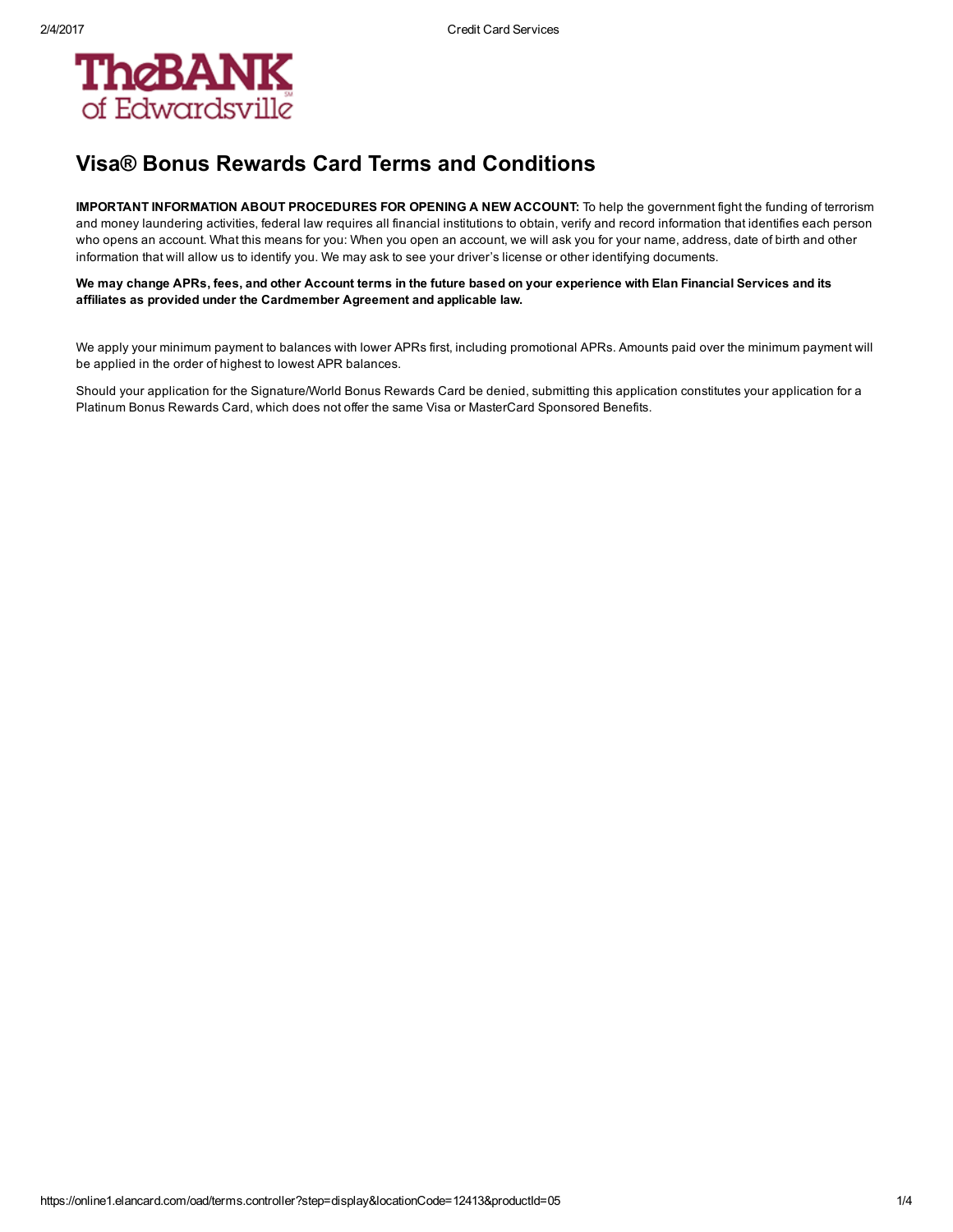## Disclosure of Credit Card Terms

| <b>Interest Rates and Interest Charges</b>           | Visa® Bonus Rewards Card                                                                                                                                                                                                                    |
|------------------------------------------------------|---------------------------------------------------------------------------------------------------------------------------------------------------------------------------------------------------------------------------------------------|
| Annual Percentage Rate (APR) for<br><b>Purchases</b> | $ 0\%$ introductory APR for the first 6 billing cycles. After that,<br>Signature Bonus Rewards: ${\bf 12.49\%}$ to ${\bf 23.49\%}$ based on your creditworthiness when<br>you open your account.                                            |
|                                                      | Platinum Bonus Rewards: <b>12.49%</b> to $23.49\%$ based on your creditworthiness when<br>you open your account.                                                                                                                            |
|                                                      | This APR will vary with the market based on the Prime Rate.                                                                                                                                                                                 |
| <b>APR for Balance Transfers</b>                     | 0% introductory APR for the first 6 billing cycles for balances transferred within 186 days from<br>account opening. After that,<br>Signature Bonus Rewards: 12.49% to 23.49% based on your creditworthiness when you open<br>your account. |
|                                                      | Platinum Bonus Rewards: 12.49% to 23.49% based on your creditworthiness when you open<br>vour account.                                                                                                                                      |
|                                                      | This APR will vary with the market based on the Prime Rate.                                                                                                                                                                                 |
| <b>APR for Cash Advances</b>                         | Signature Bonus Rewards: 24.49%                                                                                                                                                                                                             |
|                                                      | Platinum Bonus Rewards: 24.49%                                                                                                                                                                                                              |
|                                                      | This APR will vary with the market based on the Prime Rate.                                                                                                                                                                                 |
| Penalty APR and When it Applies                      | Not applicable                                                                                                                                                                                                                              |
| How to Avoid Paying Interest on<br><b>Purchases</b>  | Your due date is 24 - 30 days after the close of each billing cycle. We will not charge you interest<br>on purchases if you pay your entire balance by the due date each month.                                                             |
| Minimum Interest Charge                              | If you are charged interest, the charge will be no less than \$2.                                                                                                                                                                           |
| For Credit Card Tips from the                        | To learn more about factors to consider when applying for or using a credit card, visit the website                                                                                                                                         |
| <b>Consumer Financial Protection Bureau</b>          | of the Consumer Financial Protection Bureau at http://www.consumerfinance.gov/learnmore                                                                                                                                                     |
| <b>Fees</b>                                          | Visa® Bonus Rewards Card                                                                                                                                                                                                                    |
| <b>Annual Fee</b>                                    |                                                                                                                                                                                                                                             |
| Annual Membership Fee                                | <b>None</b>                                                                                                                                                                                                                                 |
| <b>Transaction Fees</b>                              |                                                                                                                                                                                                                                             |
| <b>Balance Transfer</b>                              | Either 3% of the amount of each transfer or \$5 minimum, whichever is greater.                                                                                                                                                              |
| Convenience Check Cash Advance <sup>1</sup><br>۱۰    | Either $3\%$ of the amount of each advance or $$5$ minimum, whichever is greater.                                                                                                                                                           |
| Cash Advance ATM                                     | Either 4% of the amount of each advance or \$10 minimum, whichever is greater.                                                                                                                                                              |
| Cash Advance                                         | Either 4% of the amount of each advance or \$10 minimum, whichever is greater.                                                                                                                                                              |
| Cash Equivalent Advance                              | Either 4% of the amount of each advance or \$20 minimum, whichever is greater.                                                                                                                                                              |
| Overdraft Protection <sup>2</sup><br>ŀ               | \$10                                                                                                                                                                                                                                        |
| Foreign Transaction                                  | 2% of each foreign purchase transaction or foreign ATM advance transaction in U.S. Dollars                                                                                                                                                  |
|                                                      | 3% of each foreign purchase transaction or foreign ATM advance transaction in a Foreign                                                                                                                                                     |
|                                                      | Currency                                                                                                                                                                                                                                    |
| <b>Penalty Fees</b>                                  |                                                                                                                                                                                                                                             |
| Late Payment                                         | Up to $$37$                                                                                                                                                                                                                                 |
| <b>Returned Payment</b>                              | Up to \$35                                                                                                                                                                                                                                  |
| Overlimit                                            | None                                                                                                                                                                                                                                        |

How We Will Calculate Your Balance: We use a method called 'average daily balance (including new purchases)'. See your Cardmember Agreement for more details.

Billing Rights: Information on your rights to dispute transactions and how to exercise those rights is provided in your Cardmember Agreement.

The information about the costs of the card described in this application is accurate as of 02/2017. This information may have changed after this date. To find out what may have changed, call us at 1-866-234-4691 (we accept relay calls) or write to us at P.O. Box 6354, Fargo, ND 58125-6354.

<sup>1</sup>Not all products receive Convenience Checks.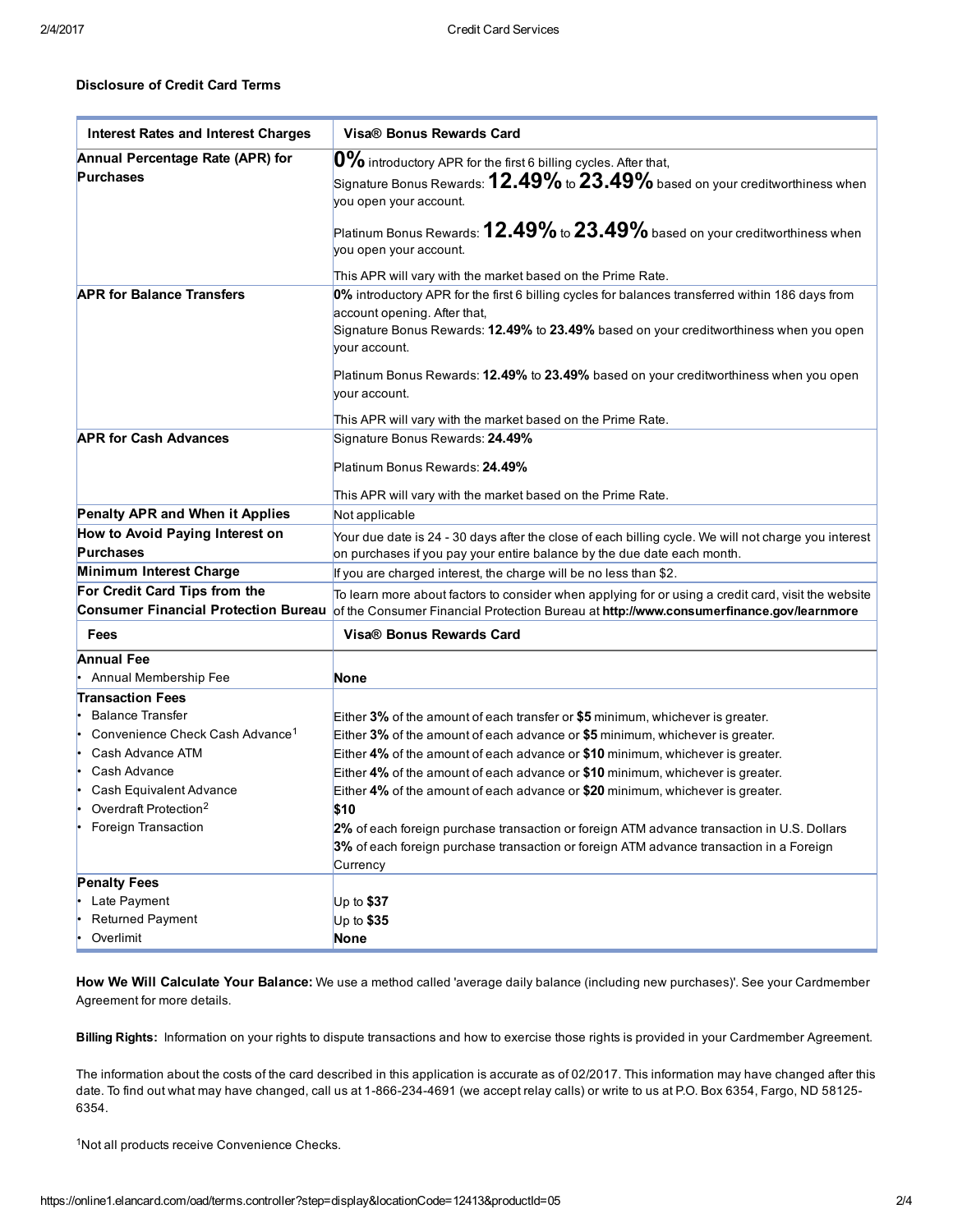<sup>2</sup>Not all products offer Overdraft Protection. \$10 per occurrence.

How Variable Interest Rates Are Determined: After the introductory period, your interest rate is a variable rate and is determined by a combination of the Prime Rate (which may vary) added to a margin (which does not change). Because the Prime Rate may vary, your variable interest rate will go up or down if the Prime Rate changes. If you are granted an Account, the following rates on the Account are variable: Non-Introductory Purchase Rate; Non-Introductory Balance Transfer Rate; Cash Advance Rate. More information is available in the Cardmember Agreement.

Notice to New York Residents: You may contact the New York State Department of Financial Services by telephone at (800)342-3736 or visit its website at [www.dfs.ny.gov](http://www.dfs.ny.gov/) for free information on comparative credit card rates, fees and interest-free periods.

Notice to California Residents: An applicant, if married, may apply for a separate account.

Notice to Married Wisconsin Residents: No provision of any marital property agreement, unilateral statement under section 766.59 of the Wisconsin statutes or court decree under section 766.70, adversely affects our interest unless we, prior to the time the credit is granted or an open-end credit plan is entered into, are furnished a copy of the agreement, decree or court order, or have actual knowledge of the adverse provision. IF YOU ARE A MARRIED WISCONSIN RESIDENT, CREDIT EXTENDED UNDER THIS ACCOUNT WILL BE INCURRED IN THE INTEREST OF YOUR MARRIAGE OR FAMILY.

Notice to Ohio Residents: The Ohio laws against discrimination require that all creditors make credit equally available to all creditworthy customers, and that credit reporting agencies maintain separate credit histories on each individual upon request. The Ohio Civil Rights Commission administers compliance with this law.

### IMPORTANT TERMS AND APPLICATION AGREEMENT

By submitting this application, you understand and agree that Elan Financial Services ("we," "us" or "our"), as the creditor and issuer of your Account, will rely on the information provided here in making this credit decision, and you certify that such information is accurate and complete to the best of your knowledge. If we open an Account based on this Application, you will be individually liable (or, for joint Accounts, individually and jointly liable) for all authorized charges and for all fees referred to in the most recent Cardmember Agreement, which may be amended from time to time. We may request consumer credit reports about you for evaluating this Application and in the future for reviewing Account credit limits, for Account renewal, for servicing and collection purposes and for other legitimate purposes associated with your Account. Upon your request, we will inform you if a consumer report was requested and, if it was, provide you with the name and address of the consumer reporting agency that furnished the report. By providing us with a telephone number for a cellular phone or other wireless device, including a number that you later convert to a cellular number, you are expressly consenting to receiving communications—including but not limited to prerecorded or artificial voice message calls, text messages, and calls made by an automatic telephone dialing system—from us and our affiliates and agents at that number. This express consent applies to each such telephone number that you provide to us now or in the future and permits such calls for non-marketing purposes. Calls and messages may incur access fees from your cellular provider. By submitting this application, you also agree that we may verify your employment, income, address and all other information provided with other creditors, credit reporting agencies, employers, third parties and through records maintained by federal and state agencies (including state motor vehicle departments) and waive any rights of confidentiality you may have in that information under applicable law. Should your application for the Signature/World Bonus Rewards Card be denied, submitting this application constitutes your application for a Platinum Bonus Rewards Card, which does not offer the same Visa or MasterCard Sponsored Benefits. You agree that, in order to open and administer the Account that may be established as a result of this Application, we and the correspondent financial institution that solicited this Application may share certain information about you and your ongoing Account activity. By submitting this application, you certify that you read and understood the disclosures here and you agree to the terms of this Application.

Rewards Program Rules: Rewards Program Rules: From the date you open your Account until your Account is closed, you will receive 1 Reward Point ("Point") for each dollar of Net Purchases charged to your Bonus Rewards or Bonus Rewards PLUS Card Account during each billing cycle that the Account is open and current (that is, no Minimum Payment is past due) on the closing date for the billing cycle. During each monthly billing cycle for a Bonus Rewards Card Account you will also earn additional Points ("Bonus Points") equal to 25% of the total Points earned on Net Purchases charged to your account during that billing cycle, making a total of 1.25 points. For a Bonus Rewards PLUS Card Account you will earn additional Points equal to 50% of the total Points earned on Net Purchases charged to your account during that billing cycle, for a total of 1.50 points. For both Bonus Rewards and Bonus Rewards PLUS Accounts the number of Points that may accumulate in any monthly billing cycle for your Account is unlimited. "Net Purchases" for a statement period are determined by totaling all new Purchases charged to the Account during the billing cycle, then subtracting credits posted to the Account during the billing cycle for returned Purchases and/or adjustments. Points will not be awarded for Cash Advances or other Account Advances as defined in the Cardmember Agreement. Points will be awarded to the primary cardmember and may be redeemed by an authorized cardmember on the Account. Cardmembers can redeem points for round-trip airfare beginning at 25,000 points in addition to Cash Back, Gift Certificates, Name Brand Merchandise Rewards and more. Points expire five years from the end of the quarter in which they are earned. Account must be open and in good standing to earn and redeem rewards and benefits. Complete terms and conditions for the Rewards Program will be provided to cardmembers. Rewards are administered by a third party.

The creditor and issuer of these Cards is Elan Financial Services, pursuant to separate licenses from Visa U.S.A. Inc., MasterCard International Incorporated, and American Express. MasterCard is a registered trademark of MasterCard International Incorporated. American Express is a federally registered service mark of American Express.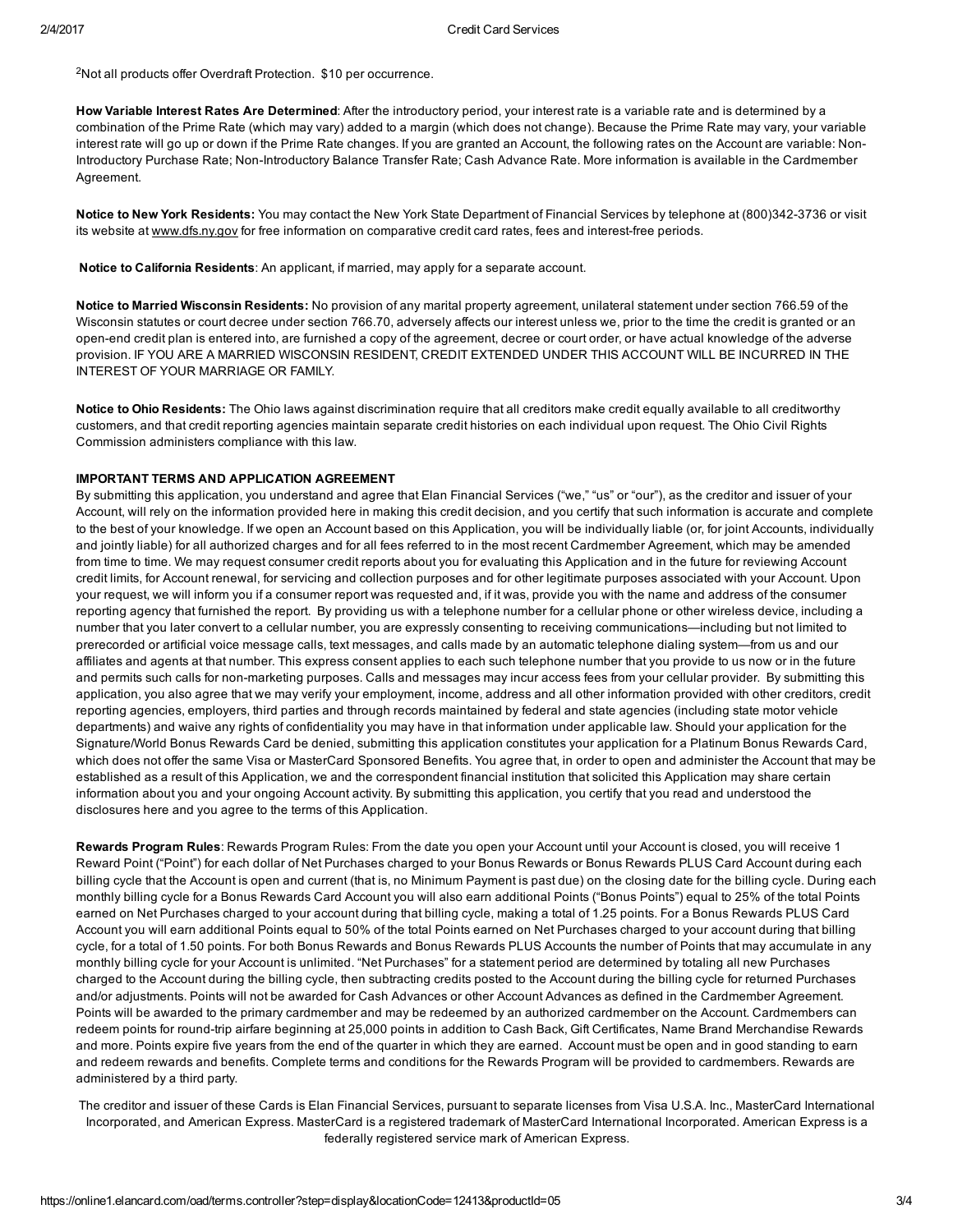

# Visa® Bonus Rewards PLUS Card Terms and Conditions

IMPORTANT INFORMATION ABOUT PROCEDURES FOR OPENING A NEW ACCOUNT: To help the government fight the funding of terrorism and money laundering activities, federal law requires all financial institutions to obtain, verify and record information that identifies each person who opens an account. What this means for you: When you open an account, we will ask you for your name, address, date of birth and other information that will allow us to identify you. We may ask to see your driver's license or other identifying documents.

We may change APRs, fees, and other Account terms in the future based on your experience with Elan Financial Services and its affiliates as provided under the Cardmember Agreement and applicable law.

We apply your minimum payment to balances with lower APRs first, including promotional APRs. Amounts paid over the minimum payment will be applied in the order of highest to lowest APR balances.

Should your application for the Signature/World Bonus PLUS Rewards Card be denied, submitting this application constitutes your application for a Platinum Bonus Rewards PLUS Card, which does not offer the same Visa or MasterCard Sponsored Benefits.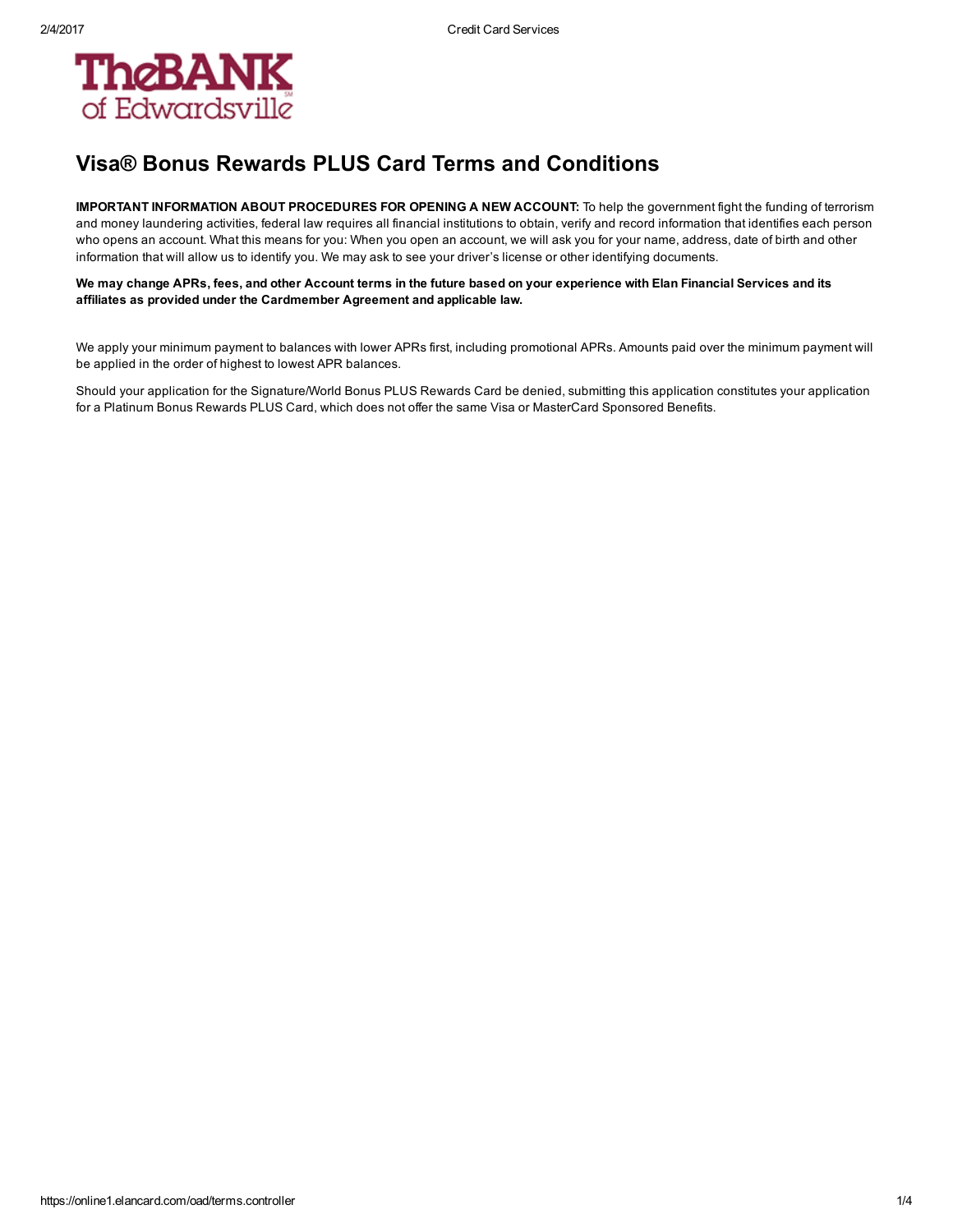### Disclosure of Credit Card Terms

| <b>Interest Rates and Interest Charges</b>           | Visa® Bonus Rewards PLUS Card                                                                                                                                                                  |
|------------------------------------------------------|------------------------------------------------------------------------------------------------------------------------------------------------------------------------------------------------|
| Annual Percentage Rate (APR) for<br><b>Purchases</b> | 0% introductory APR for the first 6 billing cycles. After that,<br>$ _{\text{Sigma}}$ Bonus Rewards PLUS: $12.49\%$ to $23.49\%$ based on your creditworthiness<br>when you open your account. |
|                                                      | Platinum Bonus Rewards PLUS: $12.49\%$ to $23.49\%$ based on your creditworthiness<br>when you open your account.                                                                              |
|                                                      | This APR will vary with the market based on the Prime Rate.                                                                                                                                    |
| <b>APR for Balance Transfers</b>                     | 0% introductory APR for the first 6 billing cycles for balances transferred within 186 days from                                                                                               |
|                                                      | account opening. After that,                                                                                                                                                                   |
|                                                      | Signature Bonus Rewards PLUS: 12.49% to 23.49% based on your creditworthiness when you<br>open your account.                                                                                   |
|                                                      | Platinum Bonus Rewards PLUS: 12.49% to 23.49% based on your creditworthiness when you                                                                                                          |
|                                                      | open your account.                                                                                                                                                                             |
|                                                      | This APR will vary with the market based on the Prime Rate.                                                                                                                                    |
| <b>APR for Cash Advances</b>                         | Signature Bonus Rewards PLUS: 24.49%                                                                                                                                                           |
|                                                      |                                                                                                                                                                                                |
|                                                      | Platinum Bonus Rewards PLUS: 24.49%                                                                                                                                                            |
|                                                      | This APR will vary with the market based on the Prime Rate.                                                                                                                                    |
| Penalty APR and When it Applies                      | Not applicable                                                                                                                                                                                 |
| How to Avoid Paying Interest on<br><b>Purchases</b>  | Your due date is 24 - 30 days after the close of each billing cycle. We will not charge you interest<br>on purchases if you pay your entire balance by the due date each month.                |
| <b>Minimum Interest Charge</b>                       | If you are charged interest, the charge will be no less than \$2.                                                                                                                              |
| For Credit Card Tips from the                        | $ \mathsf{\bar{I}}$ o learn more about factors to consider when applying for or using a credit card, visit the website                                                                         |
| <b>Consumer Financial Protection Bureau</b>          | of the Consumer Financial Protection Bureau at http://www.consumerfinance.gov/learnmore                                                                                                        |
| Fees                                                 | Visa® Bonus Rewards PLUS Card                                                                                                                                                                  |
| <b>Annual Fee</b>                                    |                                                                                                                                                                                                |
| Annual Membership Fee                                | \$50                                                                                                                                                                                           |
| <b>Transaction Fees</b>                              |                                                                                                                                                                                                |
| <b>Balance Transfer</b>                              | Either $3\%$ of the amount of each transfer or \$5 minimum, whichever is greater.                                                                                                              |
| Convenience Check Cash Advance <sup>1</sup><br>l.    | Either 3% of the amount of each advance or \$5 minimum, whichever is greater.                                                                                                                  |
| Cash Advance ATM<br>l.                               | Either 4% of the amount of each advance or \$10 minimum, whichever is greater.                                                                                                                 |
| Cash Advance                                         | Either 4% of the amount of each advance or \$10 minimum, whichever is greater.                                                                                                                 |
| Cash Equivalent Advance                              | Either 4% of the amount of each advance or \$20 minimum, whichever is greater.                                                                                                                 |
| Overdraft Protection <sup>2</sup><br>l.              | \$10                                                                                                                                                                                           |
| Foreign Transaction                                  | None                                                                                                                                                                                           |
| <b>Penalty Fees</b>                                  |                                                                                                                                                                                                |
| Late Payment                                         | Up to $$37$                                                                                                                                                                                    |
| Returned Payment                                     | Up to $$35$                                                                                                                                                                                    |
| Overlimit                                            | <b>None</b>                                                                                                                                                                                    |

How We Will Calculate Your Balance: We use a method called 'average daily balance (including new purchases)'. See your Cardmember Agreement for more details.

Billing Rights: Information on your rights to dispute transactions and how to exercise those rights is provided in your Cardmember Agreement.

The information about the costs of the card described in this application is accurate as of 02/2017. This information may have changed after this date. To find out what may have changed, call us at 1-866-234-4691 (we accept relay calls) or write to us at P.O. Box 6354, Fargo, ND 58125-6354.

<sup>1</sup>Not all products receive Convenience Checks.

<sup>2</sup>Not all products offer Overdraft Protection. \$10 per occurrence.